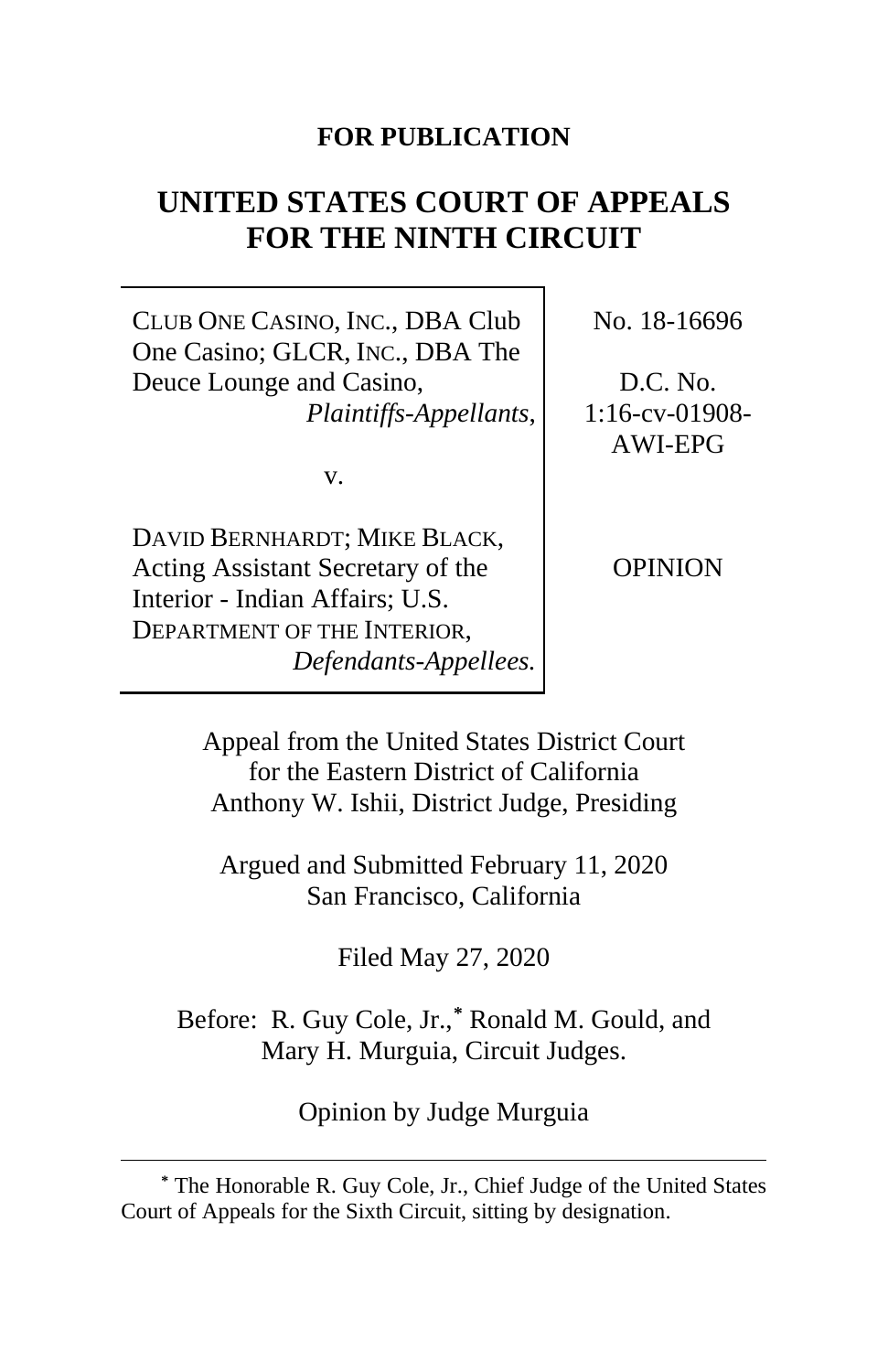## **SUMMARY[\\*\\*](#page-1-0)**

### **Tribal Gaming**

The panel affirmed the district court's summary judgment in favor of the U.S. Department of the Interior and its Secretary in an action brought by plaintiff cardrooms, challenging the Secretary's approval of a Nevada-style casino project on off-reservation land in the County of Madera, California by the North Fork Rancheria of Mono Indians, a federally recognized tribe.

Section 3719 of Indian Gaming Regulatory Act ("IGRA") prohibits gaming on any lands acquired by the Secretary in trust for the benefits of Indian Tribes after October 17, 1988, unless one of several exceptions applies. As relevant here, Class III games include casino-style games, slot machines, and lotteries, and can only be conducted pursuant to tribal-state compacts approved by the Secretary. Section 5108 of the Indian Reorganization Act of 1934 ("IRA") authorized the Secretary to acquire interests or rights for the purpose of providing land for Indians. In July 2016, in accordance with IGRA, the Secretary prescribed certain procedures that permitted gaming on the Madera Parcel (the "Secretarial Procedures").

The panel rejected plaintiffs' contention that the Secretarial Procedures were issued in violation of IGRA. The panel held that as a matter of law, the federal government confers tribal jurisdiction over lands it acquires in trust for the benefit of tribes. The panel further held that

<span id="page-1-0"></span>**<sup>\*\*</sup>** This summary constitutes no part of the opinion of the court. It has been prepared by court staff for the convenience of the reader.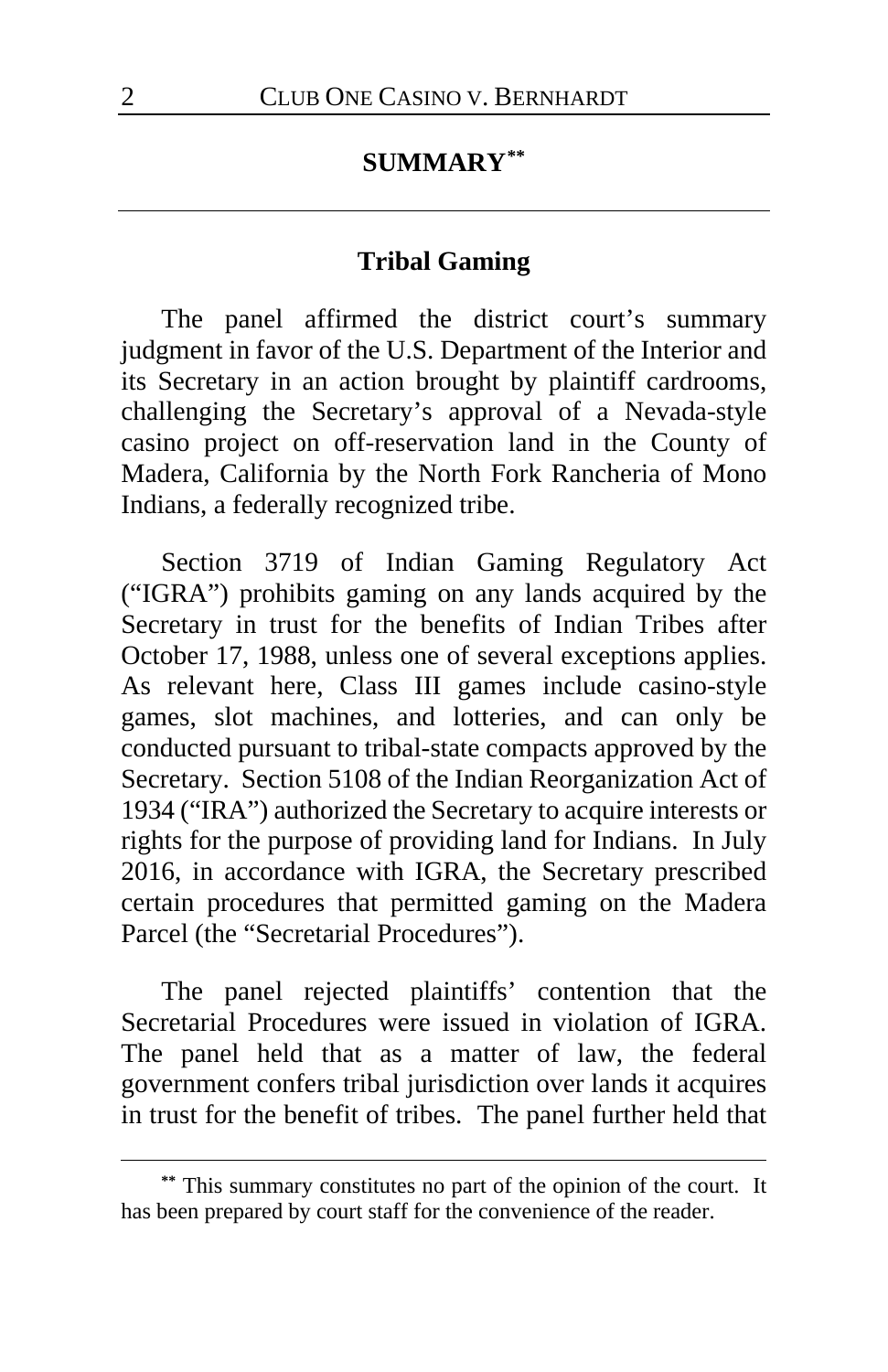the Tribe's jurisdiction over the Madera Parcel operated as a matter of law and the Tribe clearly exercised governmental power when it entered into agreements with local governments and enacted ordinances concerning the property. Finally, the panel rejected plaintiffs' claim that the Tribe's acquisition of any jurisdiction over the Madera Parcel required the State's consent or cession. Specifically, the panel held that the Enclave Clause of the U.S. Constitution did not apply because the Secretary's acquisition of land in trust for the benefit of a tribe did not result in the creation of a federal enclave or violate the Clause. The panel also held that 40 U.S.C. § 3112 did not apply where the jurisdiction at issue here – which was created by operation of law – was not granted by the State to the federal government, or taken by the federal government from the State.

The panel rejected plaintiffs' contention that to the extent IRA created tribal jurisdiction upon the Secretary's acquisition of land in trust for the benefit of the Tribe, it violated the Tenth Amendment. The panel held that the IRA did not offend the Tenth Amendment because Congress has plenary authority to regulate Indian affairs.

The panel held that plaintiffs waived two arguments raised for the first time on appeal.

The panel concluded that the Secretary's actions were not arbitrary, capricious, an abuse of discretion, or otherwise not in accordance with law.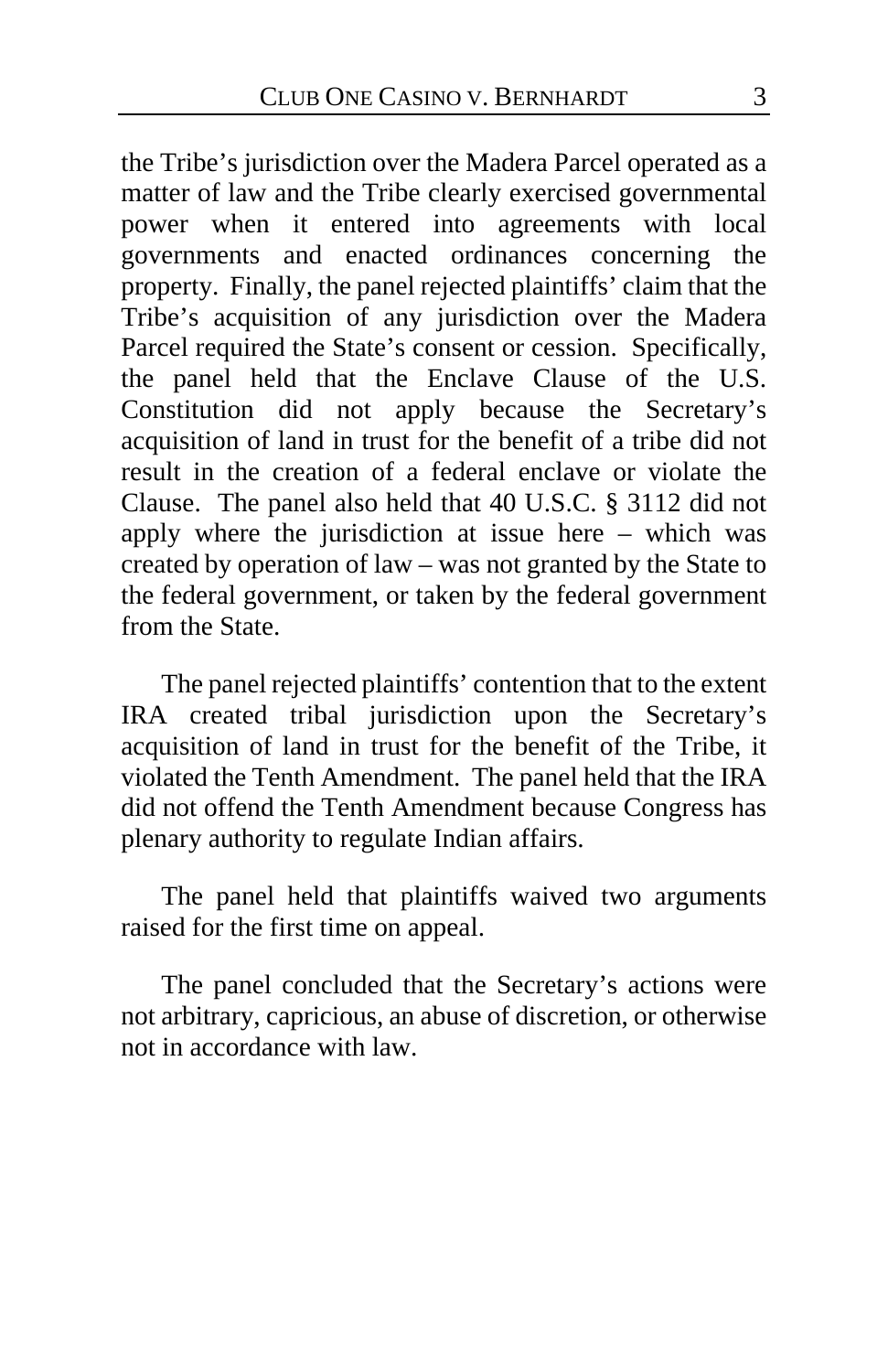#### **COUNSEL**

Robert D. Links (argued), Adam G. Slote, and Marglyn E. Paseka, Slote Links & Boreman LLP, San Francisco, California; Robert A. Olson and Timothy T. Coates, Greines Martin Stein & Richland LLP, Los Angeles, California; for Plaintiffs-Appellants.

Tamara Rountree (argued), John David Gunter II, Steven Miskinis, and Joann Kintz, Attorneys; Eric Grant, Deputy Assistant Attorney General; Jeffrey Bossert Clark, Assistant Attorney General; Environment and Natural Resources Division, United States Department of Justice, Washington, D.C.; for Defendants-Appellees.

#### **OPINION**

MURGUIA, Circuit Judge:

This action is one in a series of actions**[1](#page-3-0)** concerning the proposed construction and operation of a Nevada-style casino on off-reservation land in the County of Madera, California (the "Madera Parcel") by the North Fork Rancheria of Mono Indians (the "North Fork" or "Tribe"), a federally recognized tribe. Plaintiffs-Appellants, Club One Casino and the Deuce Lounge, are cardrooms licensed by the State of California (the "State"). Plaintiffs contend that the approval of the casino project by the United States Secretary of the Interior (the "Secretary") and the United States

<span id="page-3-0"></span>**<sup>1</sup>** *See Picayune Rancheria of Chukchansi Indians v. United States Dep't of Interior*, No. 1:16-CV-0950-AWI-EPG, 2017 WL 3581735, at \*3–5 (E.D. Cal. Aug. 18, 2017) (reviewing actions related to the proposed casino).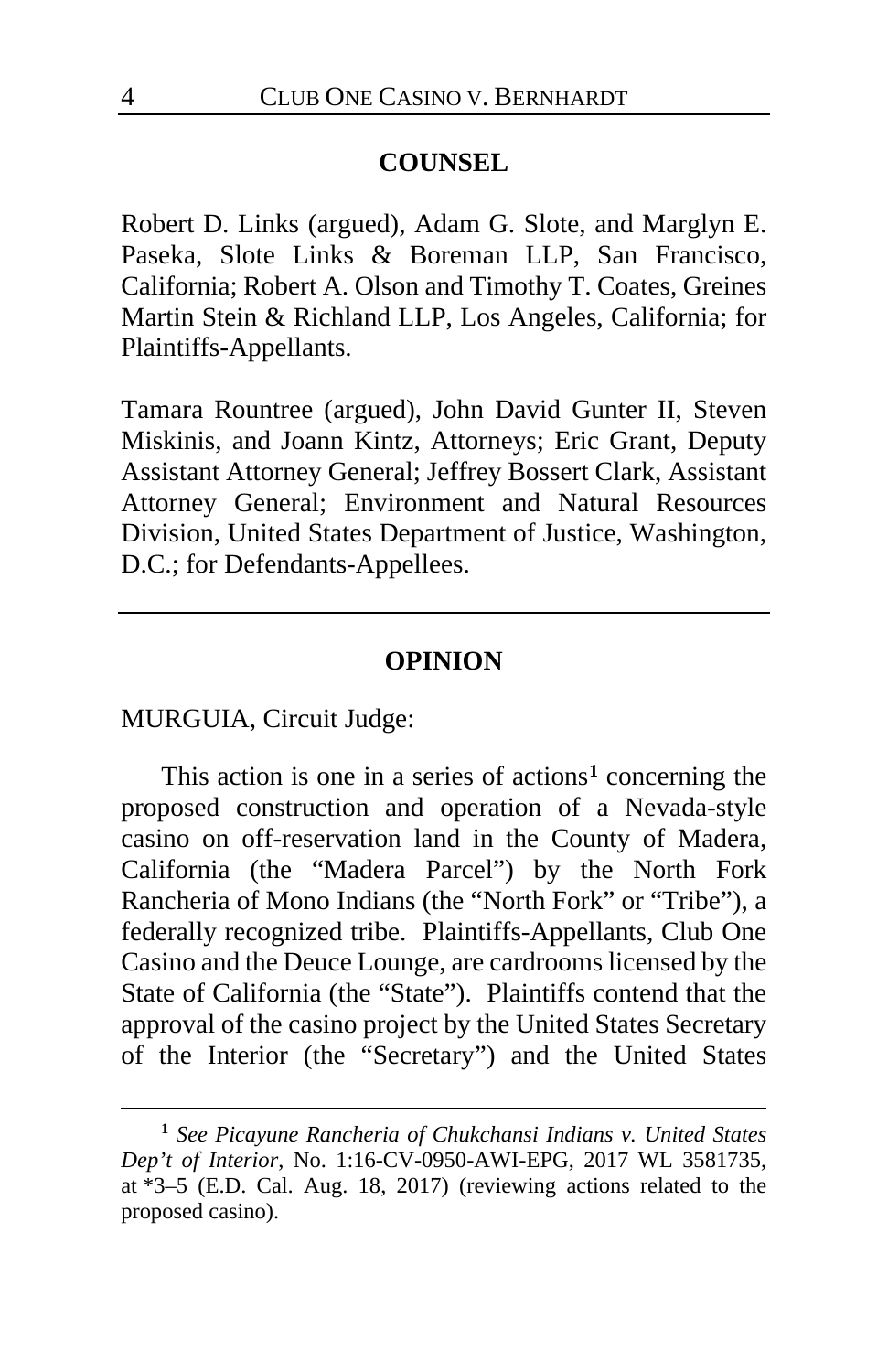Department of the Interior (collectively, Defendants-Appellees) is unlawful, and they brought a host of procedural, statutory, and constitutional challenges. The district court granted summary judgment against Plaintiffs on all claims. We affirm.

### **I**

The North Fork Rancheria of Mono Indians of California are the modern descendants of the Mono Indians, who have used and occupied lands in and near California's San Joaquin Valley for several centuries. The Tribe has approximately 1,750 citizens, is headquartered in North Fork, Madera County, California, and has been federally recognized since 1915.

In March 2005, the North Fork applied to the Department of the Interior to have a 305-acre plot of land in Madera County taken into trust by the United States pursuant to section 5108 of the Indian Reorganization Act ("IRA"), 25 U.S.C. §§ 5101–5144. The Tribe proposes to construct a casino resort on the property.

In September 2011, the Secretary made a determination pursuant to section 2719 of the Indian Gaming Regulatory Act ("IGRA"), *id.* §§ 2701–2721, finding that gaming on the land would be in the best interest of the North Fork and not detrimental to the surrounding community (the "Secretarial Determination"). In August 2012, the Governor of the State of California (the "Governor") informed the Secretary that he concurred in the Secretarial Determination and negotiated a compact with the North Fork to govern gaming at the Madera Parcel. In February 2013, the Madera Parcel was acquired in trust by the Secretary for the benefit of the North Fork. In June 2013, the California Legislature passed Assembly Bill 277, which ratified the compact, and the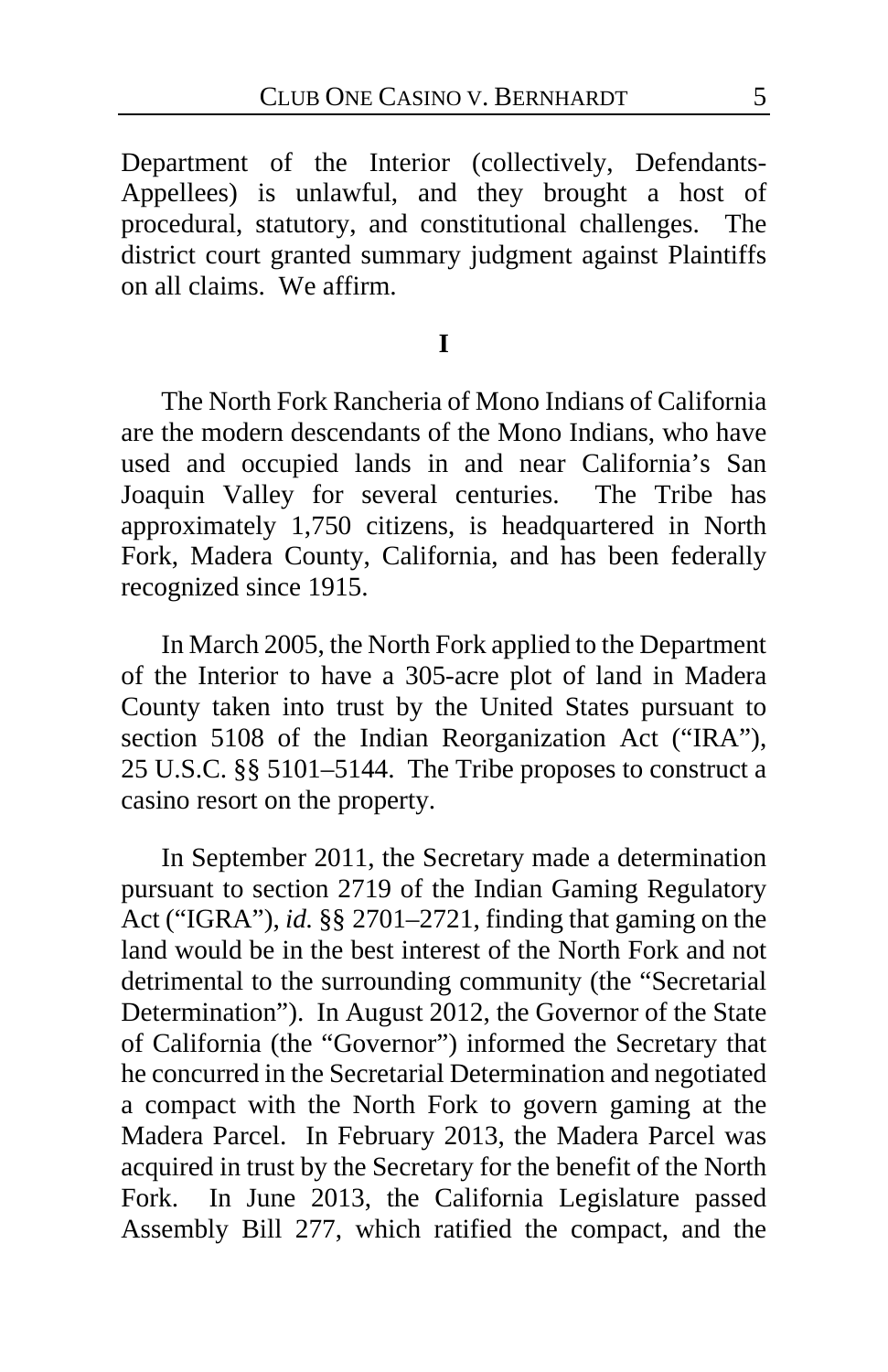Governor signed the legislation into law the following month. Enough signatures, however, were gathered to place a veto referendum ("Proposition 48") on the November 2014 ballot, which proposed voiding the California Legislature's ratification of the compact. Proposition 48 passed with sixty-one percent of the vote—meaning that Assembly Bill 277, which had ratified the compact between the Tribe and the State, was vetoed by the voters.

After this defeat at the polls, the North Fork requested that the State negotiate a new tribal-state compact to govern gaming at the Madera Parcel. The State refused, citing Proposition 48's passage. In March 2015, the Tribe brought an action under IGRA, alleging that the State failed to negotiate in good faith. *N. Fork Rancheria of Mono Indians of Cal. v. California*, No. 1:15-CV-00419-AWI-SAB, 2015 WL 11438206, at \*1 (E.D. Cal. Nov. 13, 2015). The district court agreed, finding that the State's refusal to negotiate a compact post-referendum violated IGRA, and ordered the State and the North Fork to conclude a compact within sixty days. *Id.* at \*8, \*12. When the parties failed to do so, the court selected a mediator and directed the parties to submit their last best offers. The parties complied with the order and the mediator selected the North Fork's proposed compact as "the compact that best comported with IGRA, Federal law, and the orders of this Court." The mediator thereafter submitted the compact to the State for its consent. The State did not consent to the selected compact within the statutorily required time period and the mediator's proposed compact was submitted to the Secretary pursuant to section  $2710(d)(7)(B)(vii)$  of IGRA.

In July 2016, in accordance with IGRA, the Secretary prescribed certain procedures that permitted gaming on the Madera Parcel (the "Secretarial Procedures"). The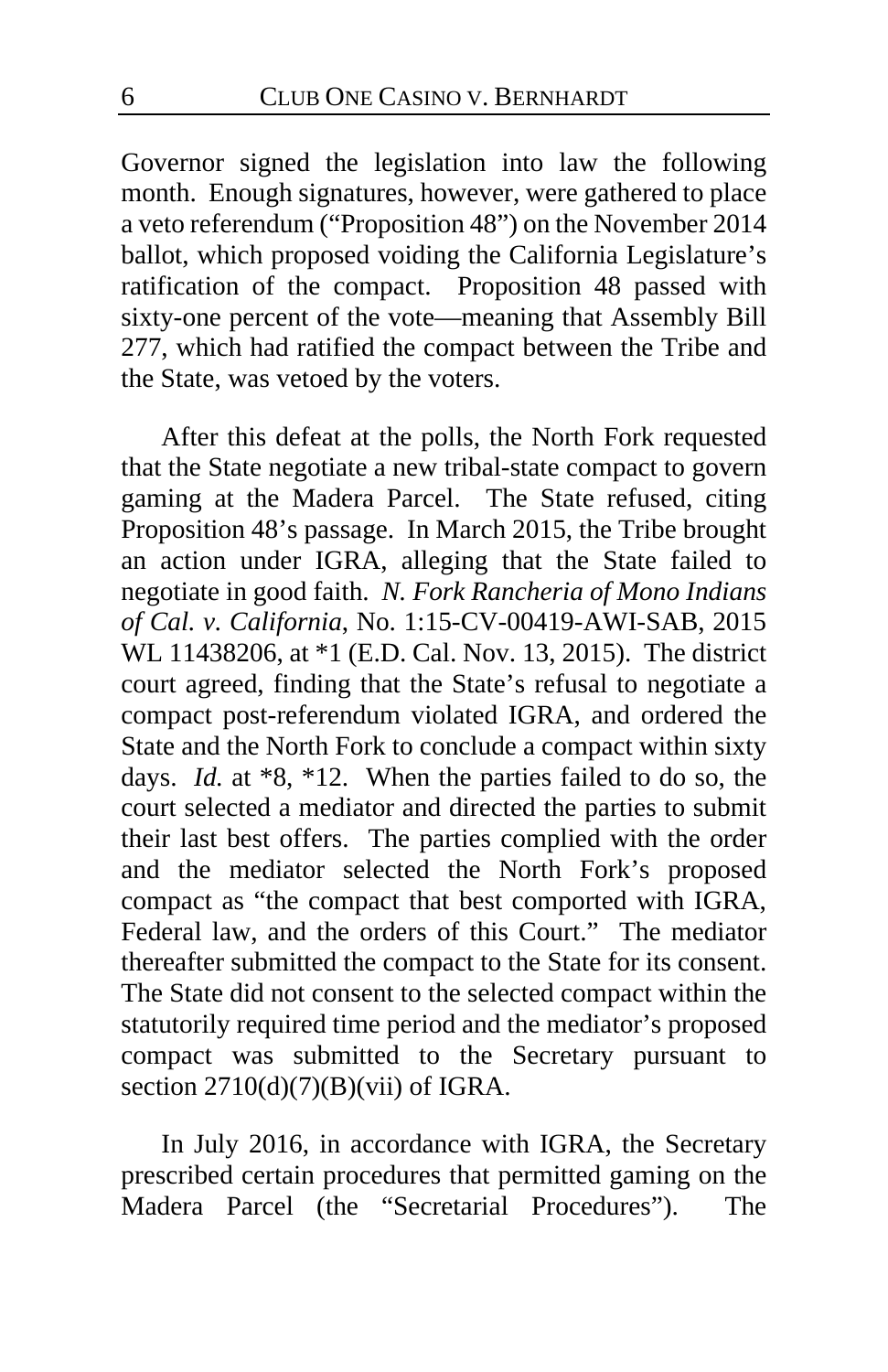Secretarial Procedures do not include express findings as to whether the North Fork had jurisdiction or exercised governmental power over the Madera Parcel or whether the Madera Parcel was Indian land.

Plaintiffs, the cardrooms, sued the Secretary and the Department of the Interior in the district court in December 2016. They challenged the Secretary's issuance of the Secretarial Procedures under the Administrative Procedure Act, claiming: (1) the Secretarial Procedures were issued in violation of IGRA, as the Tribe purportedly never acquired jurisdiction or exercised governmental power over the Madera Parcel; and (2) assuming the Tribe acquired jurisdiction and exercised governmental power, IRA violates the Tenth Amendment to the Constitution by reducing the State's jurisdiction over land within its territory without its agreement.

On cross-motions for summary judgment, the district court denied Plaintiffs' motion and granted Defendants' motion. In accordance with case law from other circuits, the district court held that: (1) the Tribe had jurisdiction over the Madera Parcel for purposes of IGRA by virtue of the land being acquired in trust for the Tribe and neither consent nor cession by the State was required; (2) Plaintiffs' Tenth Amendment challenge was not properly before the court, as Plaintiffs had only challenged the issuance of the Secretarial Procedures, not the Secretary's acquisition of the Madera Parcel in trust for the benefit of the Tribe; and (3) alternatively, Plaintiffs lacked standing to bring the Tenth Amendment challenge. Plaintiffs timely appealed.

### **II**

We review the district court's grant of summary judgment *de novo* to determine whether the Secretary's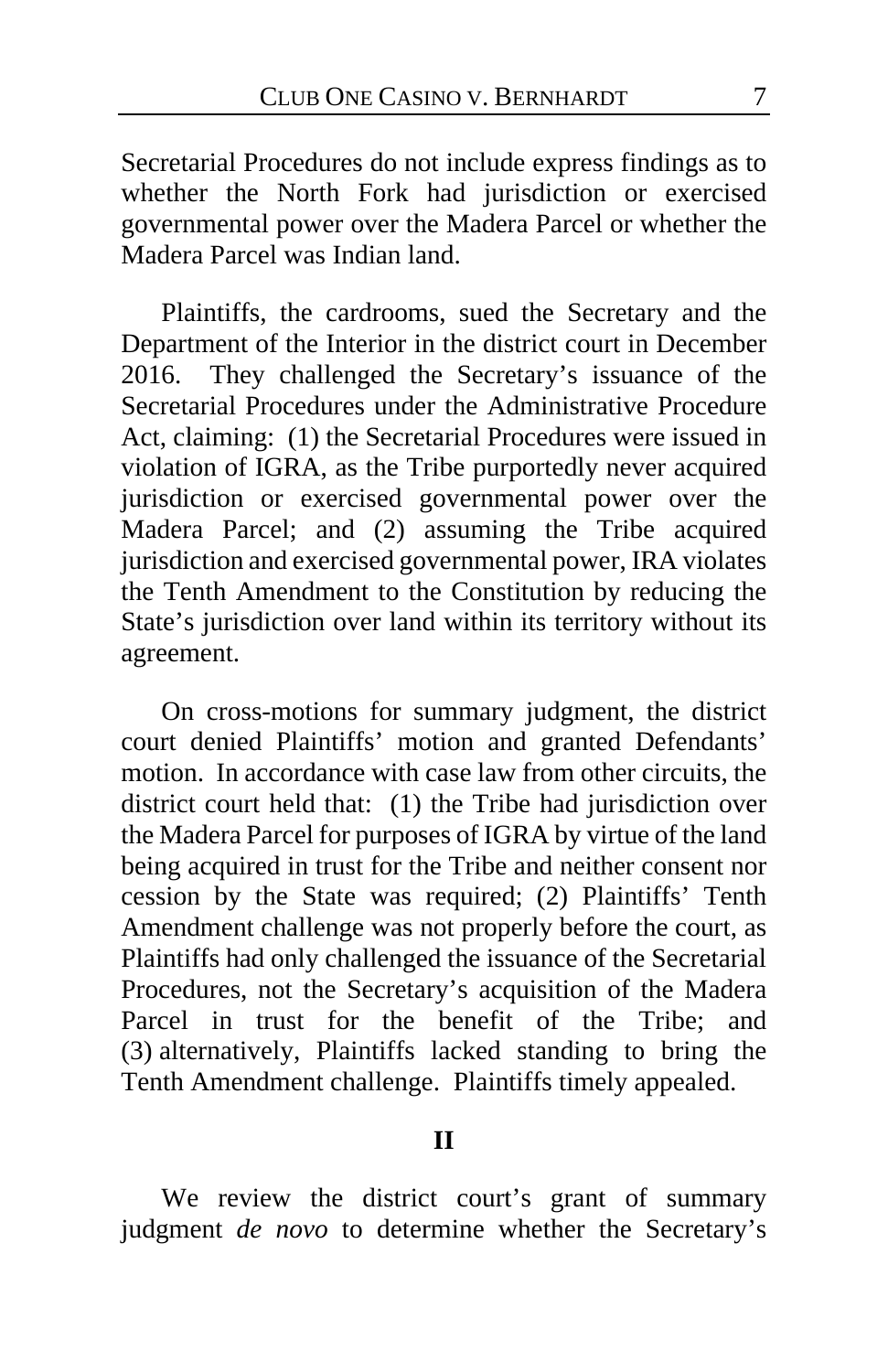actions were "arbitrary, capricious, an abuse of discretion, or otherwise not in accordance with law." 5 U.S.C. § 706(2)(A); *Alaska Oil & Gas Ass'n v. Jewell*, 815 F.3d 544, 554 (9th Cir. 2016). We have described the arbitrary and capricious standard as deferential and narrow, establishing a "high threshold" for setting aside agency action. *River Runners for Wilderness v. Martin*, 593 F.3d 1064, 1067, 1070 (9th Cir. 2010) (per curiam). We also review purely legal questions *de novo*. *Wagner v. Nat'l Transp. Safety Bd.*, 86 F.3d 928, 930 (9th Cir. 1996).

#### **III**

Before proceeding to our analysis, we pause to set out the applicable statutory landscape. Gaming in Indian country is a multi-billion-dollar industry conducted pursuant to the Indian Gaming Regulatory Act of 1988. IGRA "accommodate[s] the interests of tribes in pursuing gaming but also set[s] forth a federal regulatory regime, and g[ives] a powerful role to states by providing for significant state involvement in the decision to permit casino-style gaming." Cohen's Handbook of Federal Indian Law § 12.01, at 876 (2012) ("Federal Indian Law").

Gaming is permitted only on Indian lands, which are defined as "all lands within the limits of any Indian reservation," 25 U.S.C. § 2703(4)(A), *and* "any lands title to which is either held in trust by the United States for the benefit of any Indian tribe or individual or held by any Indian tribe or individual subject to restriction by the United States against alienation and over which an Indian tribe exercises governmental power," *id.* § 2703(4)(B). Thus, a tribe may engage in gaming activities either: (1) on a reservation; or (2) off a reservation on tribal or individual trust land, or land not held in trust but subject to a restriction on alienation, but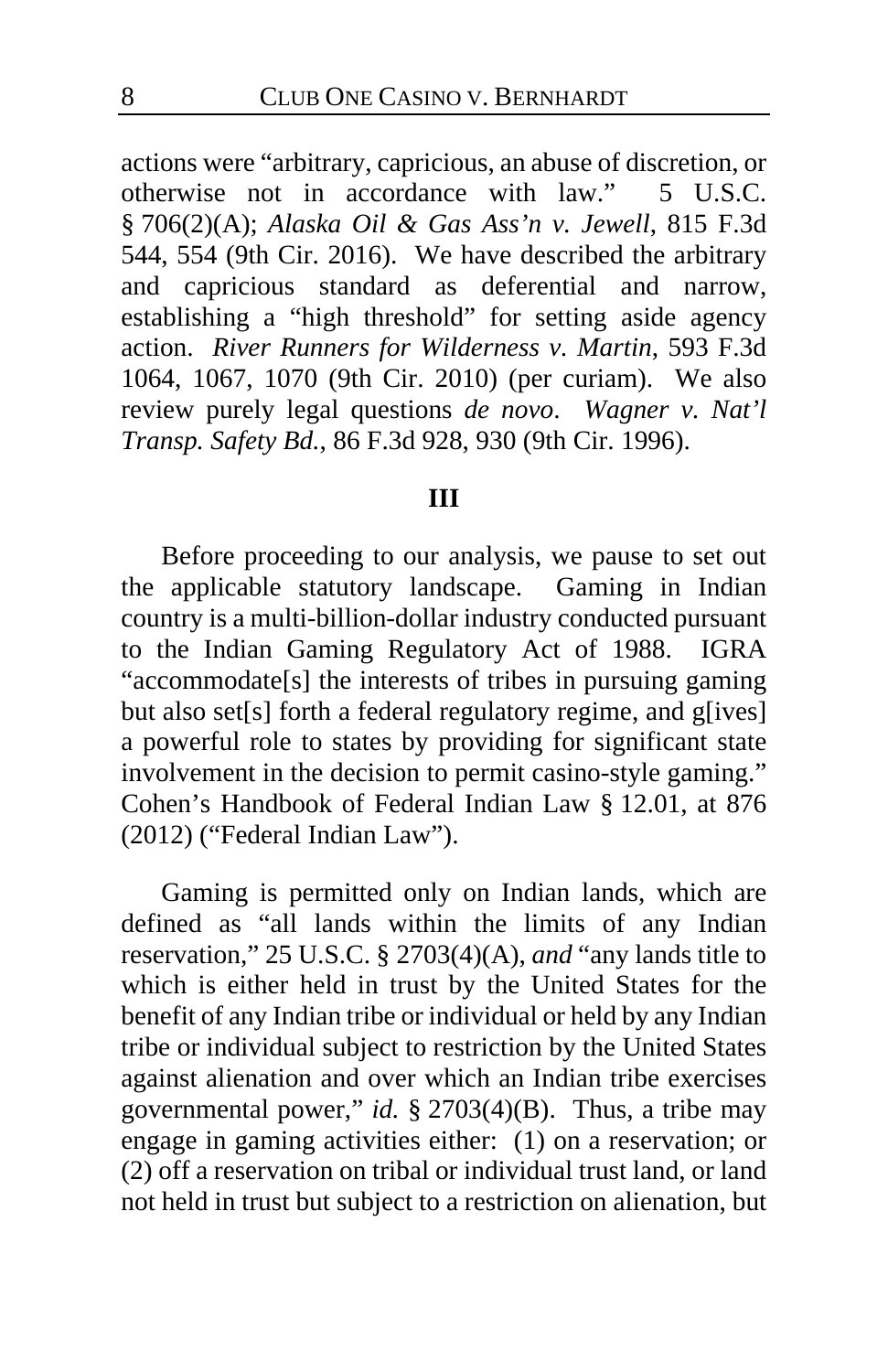only if a tribe exercises governmental power over this trust or restricted land. *Id.* § 2703(4).

Importantly, section 2719 of IGRA prohibits gaming on any lands acquired by the Secretary in trust for the benefit of Indian tribes after October 17, 1988, unless one of several exceptions applies. An exception pertinent to this appeal permits gaming if the Secretary makes a two-part determination: (1) finding that gaming on land acquired in trust after 1988 "would be in the best interest of the Indian tribe and its members"; and (2) that such gaming "would not be detrimental to the surrounding community, but only if the Governor of the State in which the gaming activity is to be conducted concurs in the Secretary's determination." *Id.*  $$2719(b)(1)(A).$ 

Additionally, IGRA divides gaming into three classes. As relevant here, Class III**[2](#page-8-0)** games include casino-style games, slot machines, and lotteries. *See id.* § 2703(8). Generally, Class III games can only be conducted pursuant to tribal-state compacts approved by the Secretary. *Id.* §  $2710(d)(1)(C)$ ,  $(3)(B)$ . *If* a state generally permits such gaming, IGRA authorizes a tribe to bring an action in federal court**[3](#page-8-1)** against a state that refuses to enter into negotiations at

<span id="page-8-1"></span>**<sup>3</sup>** As a result of the Supreme Court's ruling in *Seminole Tribe of Fla. v. Florida*, 517 U.S. 44 (1996), states may assert Eleventh Amendment immunity from tribal lawsuits alleging failure to negotiate in good

<span id="page-8-0"></span>**<sup>2</sup>** Class I games include social and traditional games for prizes of minimal value. Federal Indian Law § 12.02, at 881–82. Class I gaming is within the sole jurisdiction of tribes. *Id.* Class II games include bingo, bingo-like games, and certain non-banking (meaning, players compete against each other and not the "house") card games. *Id.* Class II gaming is jointly regulated by tribes and the National Indian Gaming Commission, excluding a role for states. *Id.*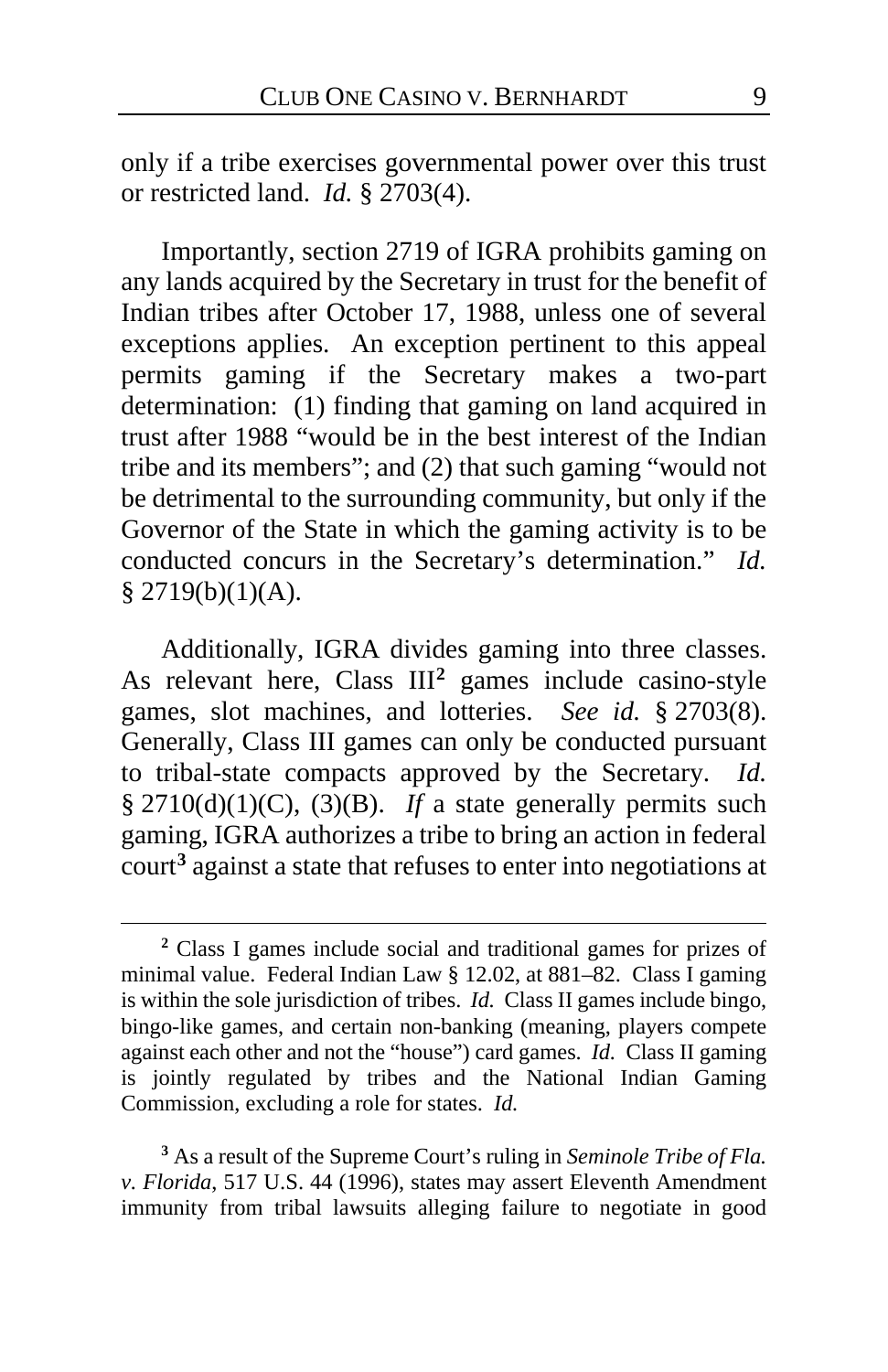all or has refused to negotiate a Class III tribal-state compact in good faith. *Id.*  $\S 2710(d)(7)(A)(i)$ , (B)(i). If there is a finding by a district court that the state failed to negotiate in good faith, IGRA requires the district court to order the tribe and the state to negotiate a compact within sixty days. *Id.* § 2710(d)(7)(B)(iii). If a compact fails to materialize within sixty days, the district court shall appoint a mediator who will require the tribe and the state to submit their best and final proposal for a compact. *Id.*  $\S 2710(d)(7)(B)(iv)$ . The mediator then selects the compact that best comports with policies embodied in IGRA and other applicable federal laws. *Id.* If the state still refuses to agree to be bound by the chosen compact, IGRA requires the mediator to refer the matter to the Secretary, who must then issue gaming procedures consistent with the compact selected by the mediator, other relevant provisions of IGRA, and the laws of the state. *Id.* § 2710(d)(7)(B)(vii).

In addition to IGRA, this appeal implicates the Indian Reorganization Act of 1934. IRA authorizes the Secretary "in his discretion" to acquire "any interest in lands, water rights, or surface rights to lands, within or without existing reservations," through purchase, gift, or exchange "for the purpose of providing land for Indians." *Id.* § 5108 (formerly § 465). IRA reflected a major shift in federal policy from one favoring diminishment of tribal lands to one protecting tribal lands and supporting tribal self-government and economic development. *See Mescalero Apache Tribe v. Jones*, 411 U.S. 145, 152 (1973).

faith—meaning, tribes are prohibited from bringing lawsuits in federal court against a state without the consent of the state. California has waived its immunity and has thereby consented to such suits. *See* Cal. Gov't Code § 98005.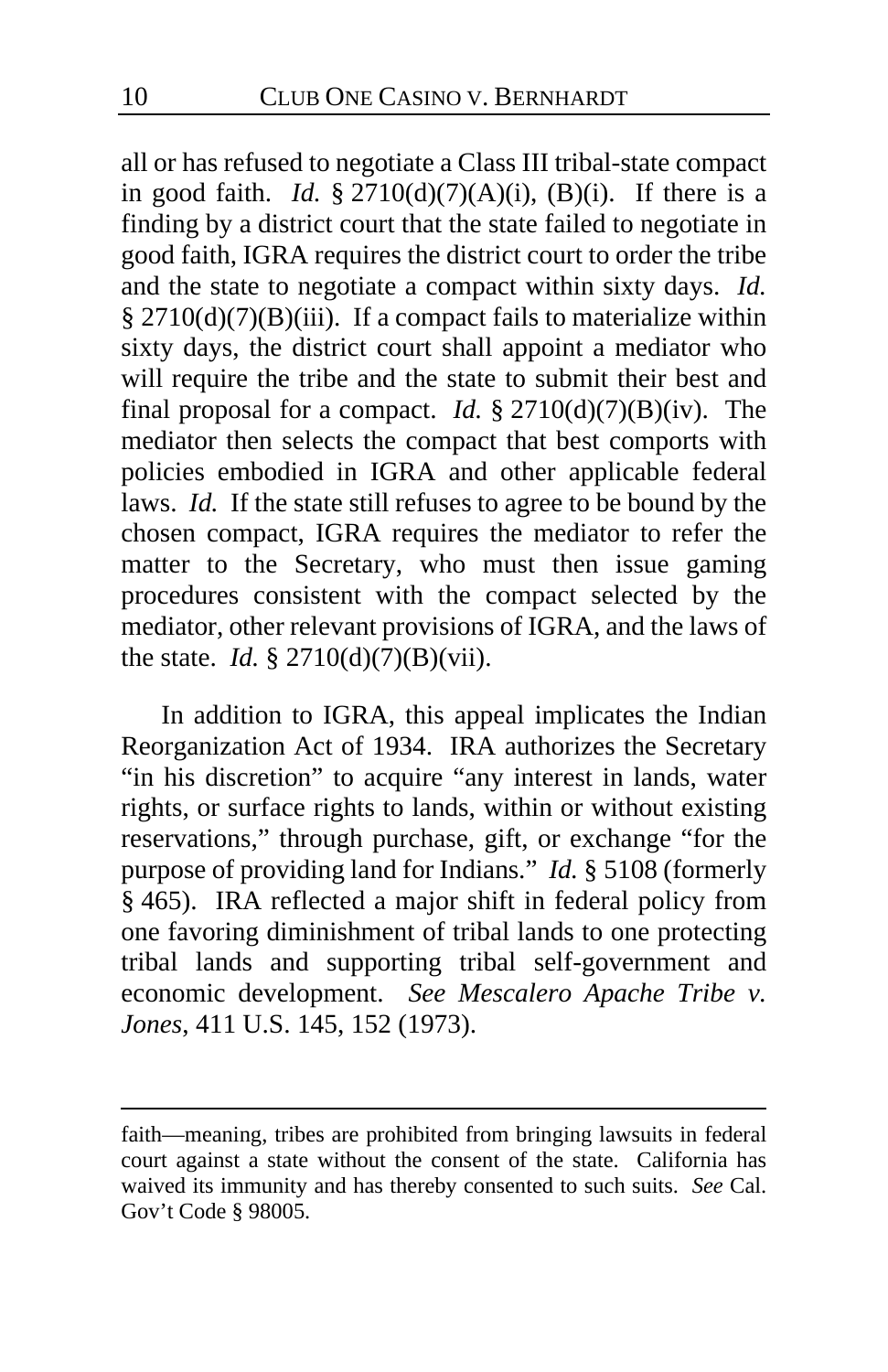In sum, in order for a tribe to engage in *any* gaming on off-reservation land acquired after October 17, 1988, the following must take place: (1) land—which is either held in trust by the United States for the benefit of any Indian tribe or individual *or* held by any Indian tribe or individual subject to restriction by the United States against alienation, 25 U.S.C. § 2703(4)(B)—must be acquired; (2) the Secretary must make a determination finding that gaming would be in the best interest of the Indian tribe and its members, and would not be detrimental to the surrounding community, *id.*  $\S 2719(b)(1)(A)$ ; and (3) the governor of the state must concur in the determination, *id.*

In order for a tribe to engage in *Class III* gaming, however, the Secretary must *also* either approve a tribalstate compact, *id.* § 2710(d)(1)(C), *or* prescribe secretarial procedures, if the state failed to negotiate in good faith, *id.*  $§$  2710(d)(7)(B)(vii). As explained above, if a state refuses to negotiate a tribal-state compact in good faith or to enter into negotiations at all, IGRA authorizes the Secretary to permit gaming by issuing gaming procedures consistent with a compact selected by a mediator, other relevant provisions of IGRA, and the laws of the state.

#### **IV**

On appeal, Plaintiffs re-assert the arguments they presented to the district court. Plaintiffs contend that: (1) the Secretarial Procedures were issued in violation of IGRA, as the Tribe purportedly never acquired jurisdiction or exercised governmental power over the Madera Parcel; and (2) assuming the Tribe acquired jurisdiction and exercised governmental power, IRA violates the Tenth Amendment by reducing the State's jurisdiction over land within its territory without its agreement. Plaintiffs also, however, introduce two additional arguments, which they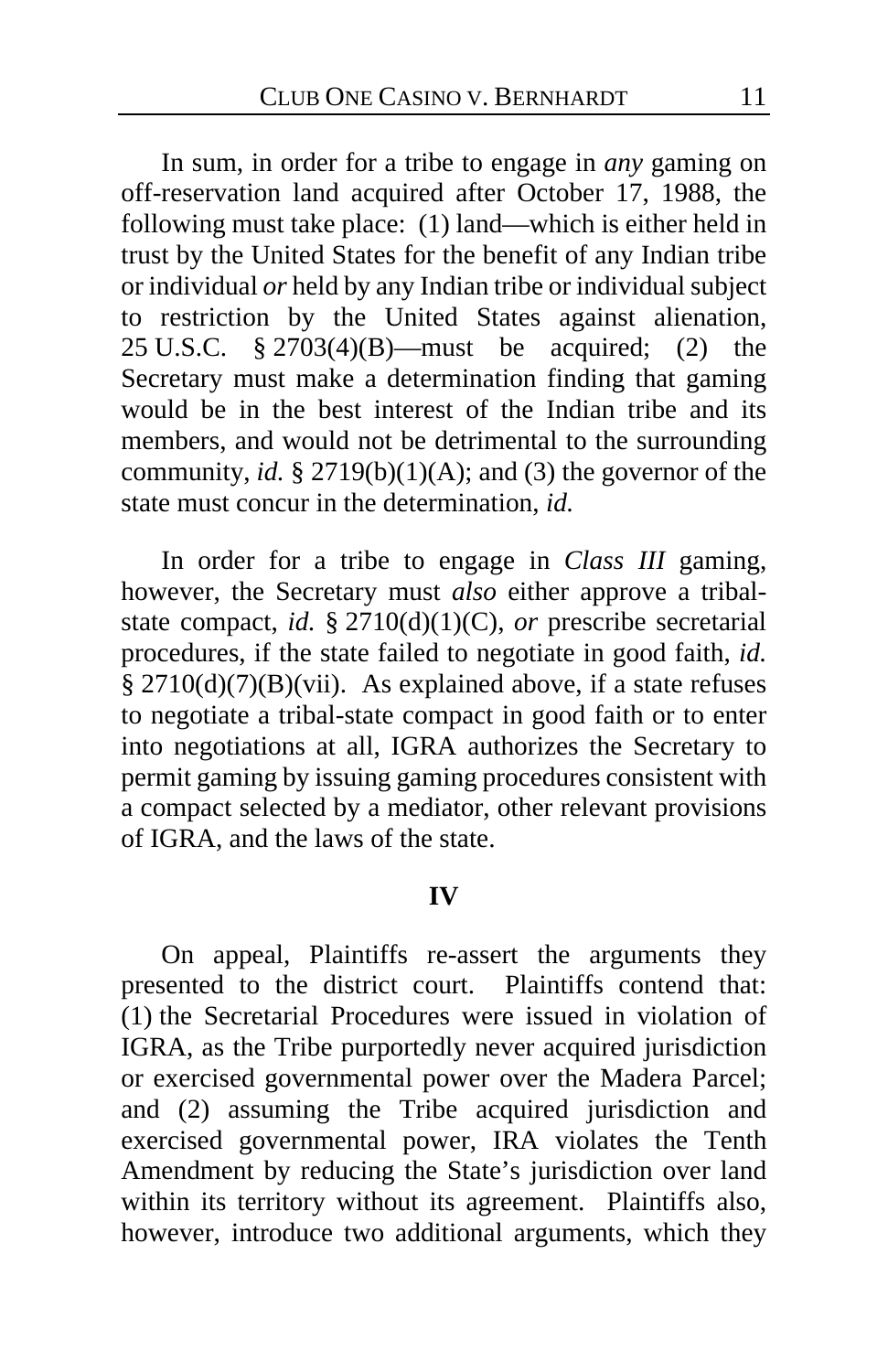present for the first time on appeal: (1) that the Secretarial Determination finding that gaming at the Madera Parcel would be in the best interest of the North Fork and not detrimental to the surrounding community did not reflect sufficiently robust consultation, as required by law; and (2) that the Governor lacked authority to concur in the Secretarial Determination. We address the first two arguments below, and we conclude that the latter two have been waived.

#### **A**

Plaintiffs contend that the Secretarial Procedures, which permit gaming on the Madera Parcel, were issued in violation of IGRA because the Tribe purportedly lacked jurisdiction and did not exercise governmental power over the Madera Parcel. In support of this argument Plaintiffs appear to claim that: (1) tribal jurisdiction was not automatically obtained by the Tribe when the United States acquired the Madera Parcel in trust for the benefit of the Tribe; (2) the Secretary was required, but failed, to consider whether the Tribe possessed jurisdiction and whether the Tribe exercised governmental power over the Madera Parcel; and (3) the Tribe's acquisition of any jurisdiction over the Madera Parcel requires the State's consent or cession—neither of which was granted. None of these arguments has merit.

#### **1**

As noted above, IRA authorizes the Secretary "in his discretion" to acquire "any interest in lands, water rights, or surface rights to lands, within or without existing Indian reservations," through purchase, gift, or exchange "for the purpose of providing land for Indians." *Id.* § 5108. And while there is no Ninth Circuit precedent precisely on point,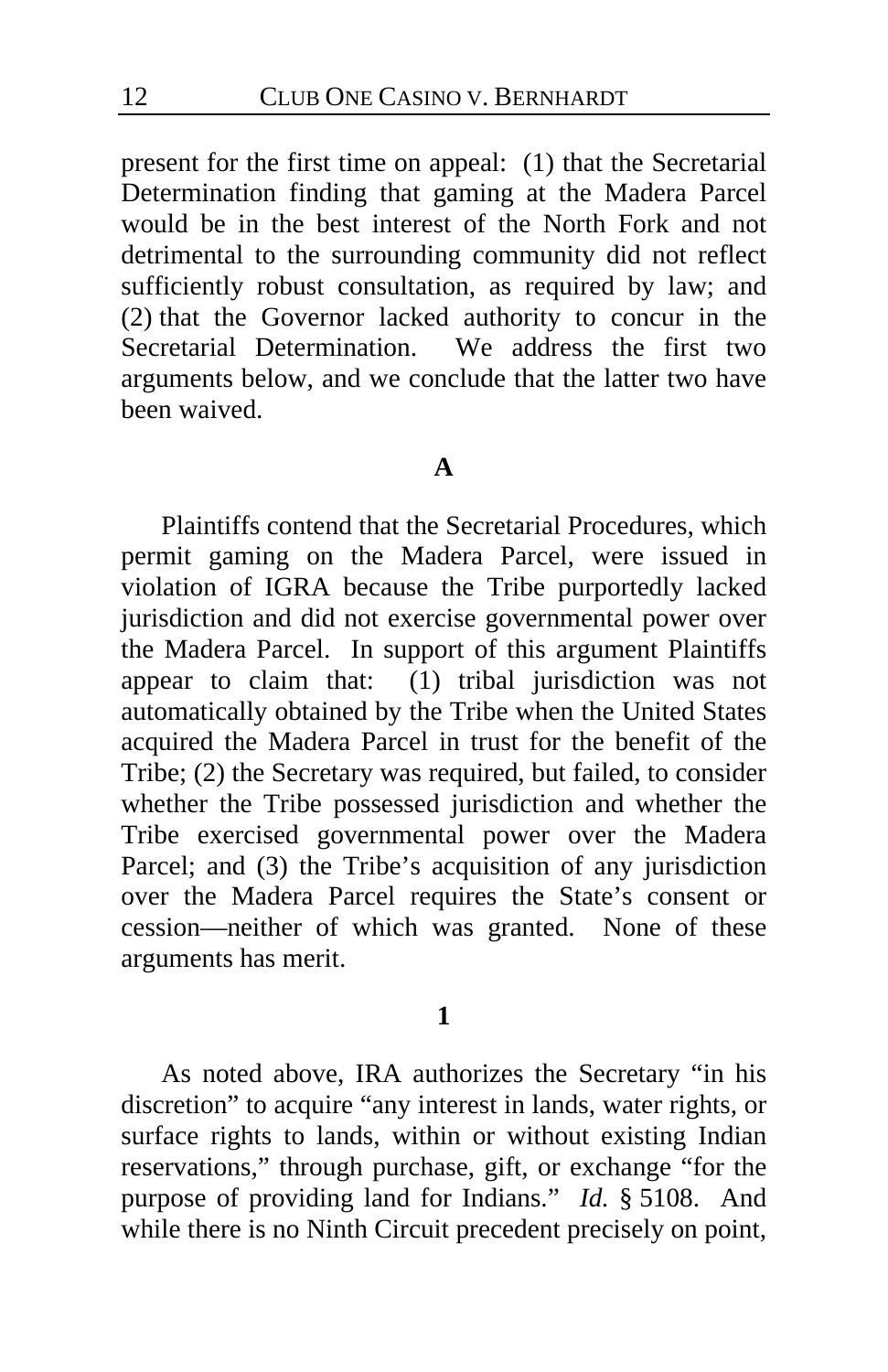other circuits have logically concluded that, as a matter of law, the federal government confers tribal jurisdiction over lands it acquires in trust for the benefit of tribes. We agree.

In *Upstate Citizens for Equality, Inc. v. United States*, for example, the Second Circuit concluded that "[l]and held by the federal government in trust for Indians under [section 5108 of IRA] 'is generally not subject to (1) state or local taxation; (2) local zoning and regulatory requirements; or, (3) state criminal and civil jurisdiction [over Indians], unless the tribe consents to such jurisdiction.'" 841 F.3d 556, 561 (2d Cir. 2016) (alteration in original) (quoting *Conn. ex rel. Blumenthal v. United States Dep't of Interior*, 228 F.3d 82, 85–86 (2d Cir. 2000)). The court further noted that the federal government may, "by acquiring land for a tribe, divest a state of important aspects of its jurisdiction, even if a state previously exercised wholesale jurisdiction over the land and even if 'federal supervision over [a tribe] has not been continuous.'" *Id.* at 568 (alteration in original) (quoting *United States v. John*, 437 U.S. 634, 653 (1978)). Accordingly, "[w]hen the federal government takes land into trust for an Indian tribe, the state that previously exercised jurisdiction over the land cedes *some* of its authority to the federal and tribal governments." *Id.* at 569 (emphasis added).**[4](#page-12-0)**

Similarly, in *Yankton Sioux Tribe v. Podhradsky*, the Eighth Circuit concluded that "land held in trust under [IRA]

<span id="page-12-0"></span>**<sup>4</sup>** Notably and importantly, federal and Indian authority do not entirely displace state authority over land taken into trust. *Upstate Citizens for Equality*, 841 F.3d at 572. For example, under Public Law 280, 18 U.S.C. § 1162(a), California retains "broad criminal jurisdiction over offenses committed by or against Indians within all Indian country within the State." *California v. Cabazon Band of Mission Indians*, 480 U.S. 202, 207 (1987), *superseded on other grounds by statute*.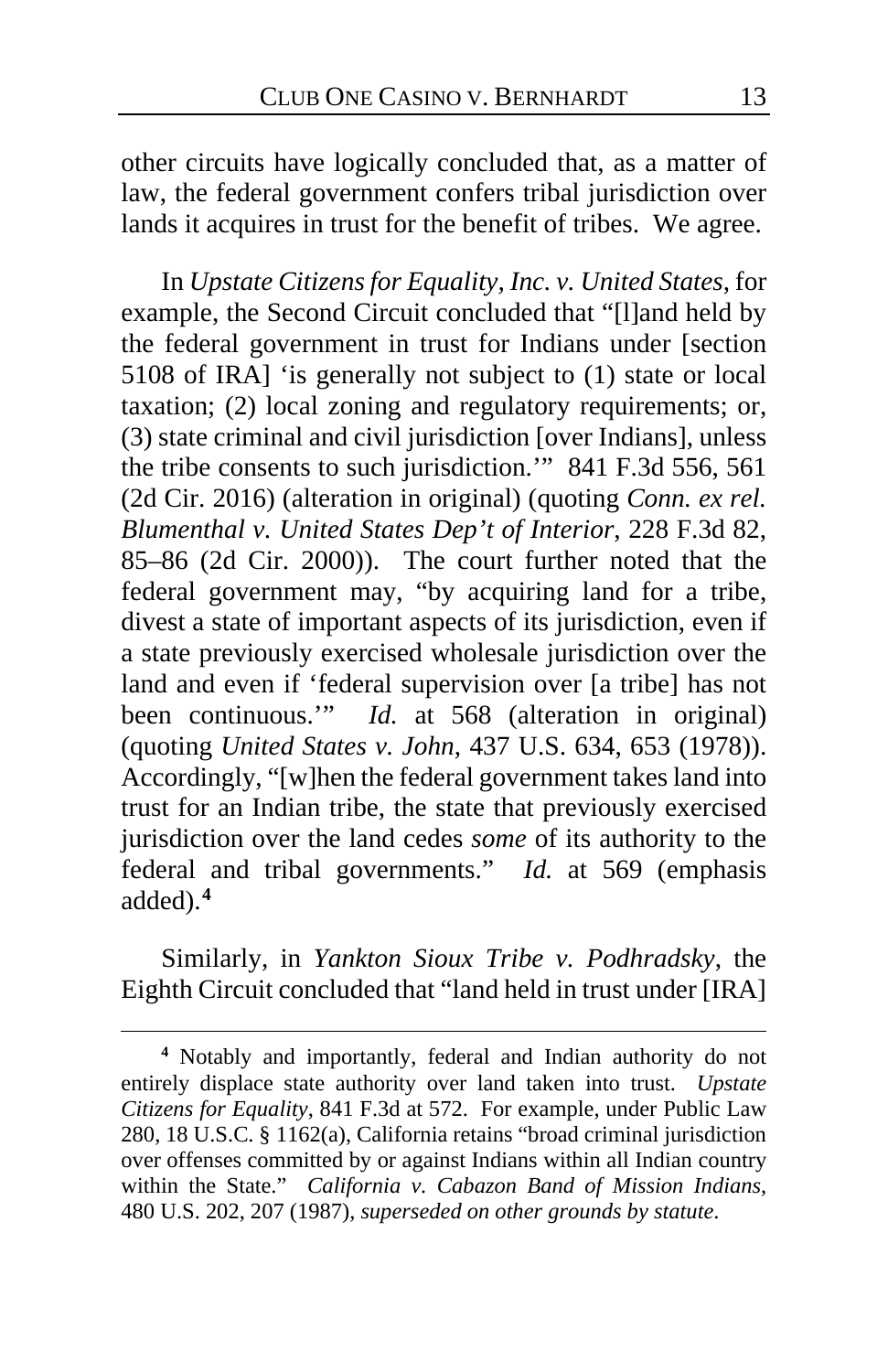is effectively removed from state jurisdiction," for "when Congress enacted [IRA] 'it doubtless intended and understood that the Indians for whom the land was acquired would be able to use the land free from state or local regulation or interference as well as free from taxation.'" 606 F.3d 994, 1011 (8th Cir. 2010) (quoting *Chase v. McMasters*, 573 F.2d 1011, 1018 (8th Cir. 1978)).

As a general matter, too, off-reservation trust land like the Madera Parcel is "Indian country" with all the jurisdictional consequences that attach to that status.**[5](#page-13-0)** Federal law defines "Indian country," in part, as "all dependent Indian communities within the borders of the United States whether within the original or subsequently acquired territory thereof, and whether within or without the limits of a state." 18 U.S.C. § 1151(b). Off-reservation trust land set aside for Indian use is Indian country under subsection (b) of the Indian country statute. Off-reservation trust land is, by definition, land set aside for Indian use and subject to federal control. Federal control over trust land is evident and made clear in regulations such as 25 C.F.R.  $§$  1.4(a), which precludes state or local regulation of property "belonging to any Indian or Indian tribe, band, or community that is held in trust by the United States[.]" "Generally speaking, primary jurisdiction over land that is Indian country rests with the Federal Government and the Indian tribe inhabiting it, and not with the States." *Native Vill. of Venetie*, 522 U.S. at 527 n.1.

<span id="page-13-0"></span>**<sup>5</sup>** "Although this definition by its terms relates only to federal criminal jurisdiction, we have recognized that it also generally applies to questions of civil jurisdiction . . . ." *Alaska v. Native Vill. of Venetie Tribal Gov't*, 522 U.S. 520, 527 (1998).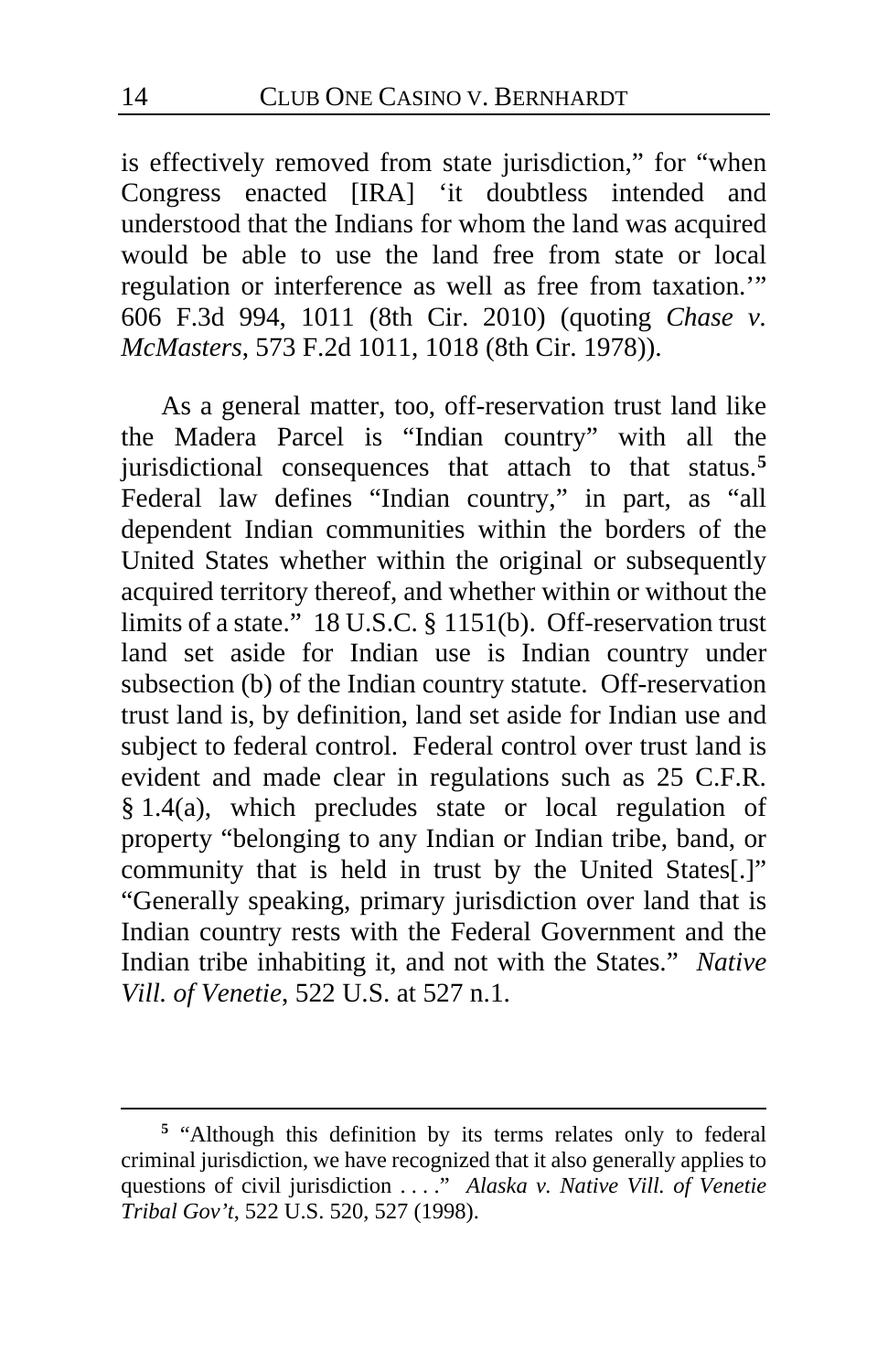As such, the federal government confers tribal jurisdiction over lands it acquires in trust for the benefit of tribes as a matter of law.

#### **2**

Plaintiffs' next contention, that the Secretary was somehow legally required to consider whether the Tribe possessed jurisdiction and exercised governmental power over the Madera Parcel, is equally unpersuasive. Plaintiffs do not point to any provision of IGRA—or any other relevant authority, for that matter—requiring the Secretary to make either determination. We decline to read into IGRA unnecessary requirements demanded neither by law nor logic. As to jurisdiction specifically, requiring the Secretary to evaluate whether the Tribe possesses jurisdiction over the land would be illogical. As noted above, the Tribe's jurisdiction over the Madera Parcel operates as a matter of law; it is not a question of fact. *Upstate Citizens for Equality*, 841 F.3d at 569 ("When the federal government takes land into trust for an Indian tribe, the state that previously exercised jurisdiction over the land cedes some of its authority to the federal and tribal governments.").

As to governance, the Tribe most certainly exercises governmental power over the Madera Parcel. IGRA authorizes gaming on "any lands title to which is . . . held in trust by the United States for the benefit of any Indian tribe . . . *and over which an Indian tribe exercises governmental power*." 25 U.S.C. § 2703(4)(B) (emphasis added). Although federal courts have not often had occasion to consider whether a tribe "exercises governmental power" within the meaning of IGRA, those that have considered the question have held that exercising governmental power requires a showing of both theoretical power to exercise jurisdiction over the property and proof of actual exercise of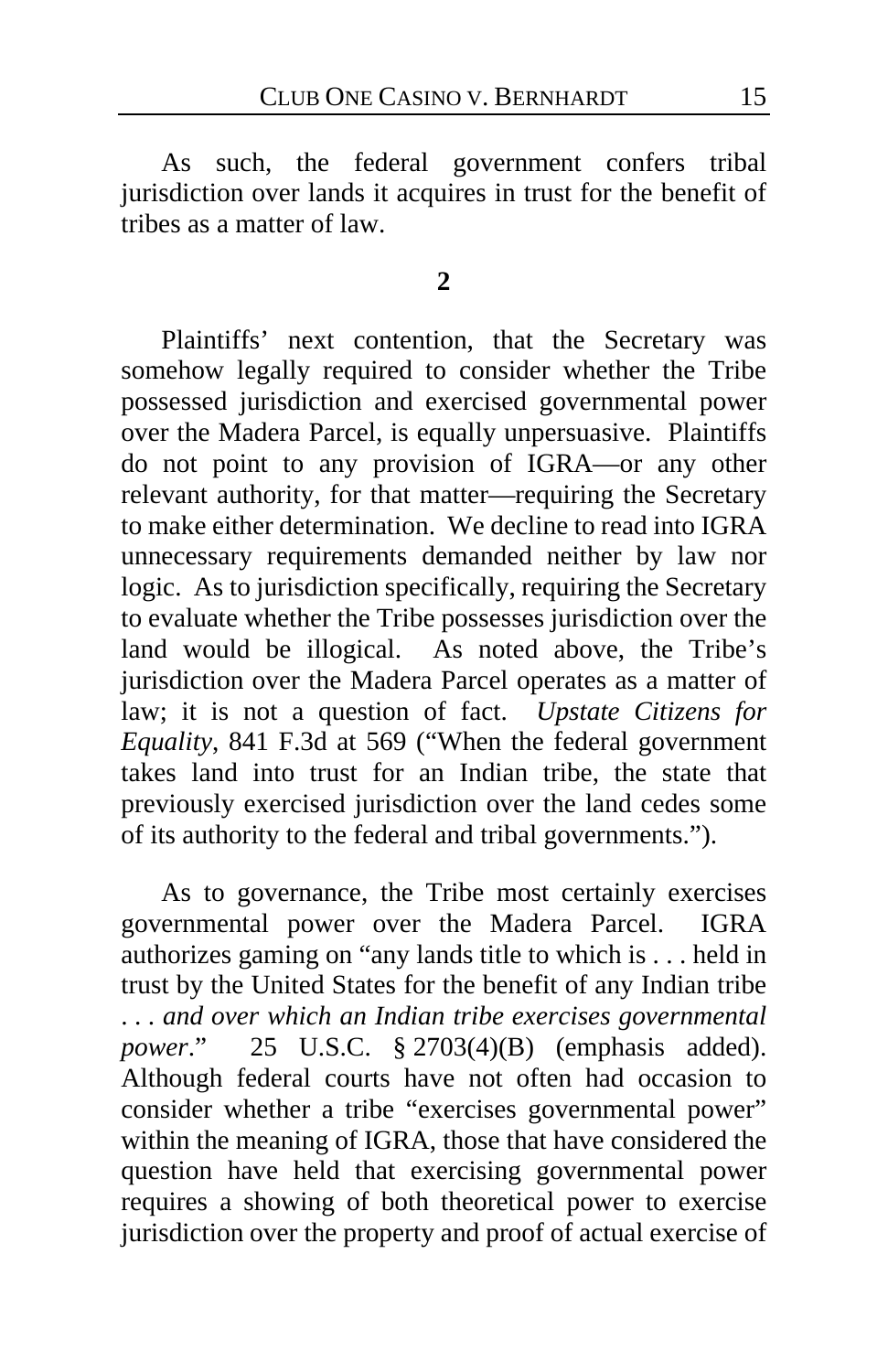that authority. For example, the First Circuit in *Rhode Island v. Narragansett Indian Tribe* held that "[m]eeting this requirement does not depend upon the Tribe's theoretical authority, but upon the presence of concrete manifestations of that authority." 19 F.3d 685, 703 (1st Cir. 1994).

In *Massachusetts v. Wampanoag Tribe of Gay Head*, the First Circuit similarly concluded that a tribe which had passed ordinances and entered into agreements with state and local governments for the provision of law enforcement and firefighting services exercised governmental power sufficiently within the meaning of IGRA. 853 F.3d 618, 625–26 (1st Cir. 2017). The court underscored that "the achievement of full-fledged self-governance" was not necessary—only "merely movement in that direction." *Id.* at 626.

Here, the record clearly indicates that in late 2006 the Tribe entered into "enforceable and binding" agreements with the County of Madera and the City of Madera for the provision of law enforcement and fire protection services at the Madera Parcel. The Tribe also enacted a gaming ordinance in 2009 "governing the conduct of gaming" at the Madera Parcel. The district court also took judicial notice of the fact that the Tribe enacted an ordinance in October 2015 approving a conservation plan for the Madera Parcel.

For these reasons, both conditions were met here. The Tribe's jurisdiction over the Madera Parcel operates as a matter of law and the Tribe clearly exercised governmental power when it entered into agreements with local governments and enacted ordinances concerning the property.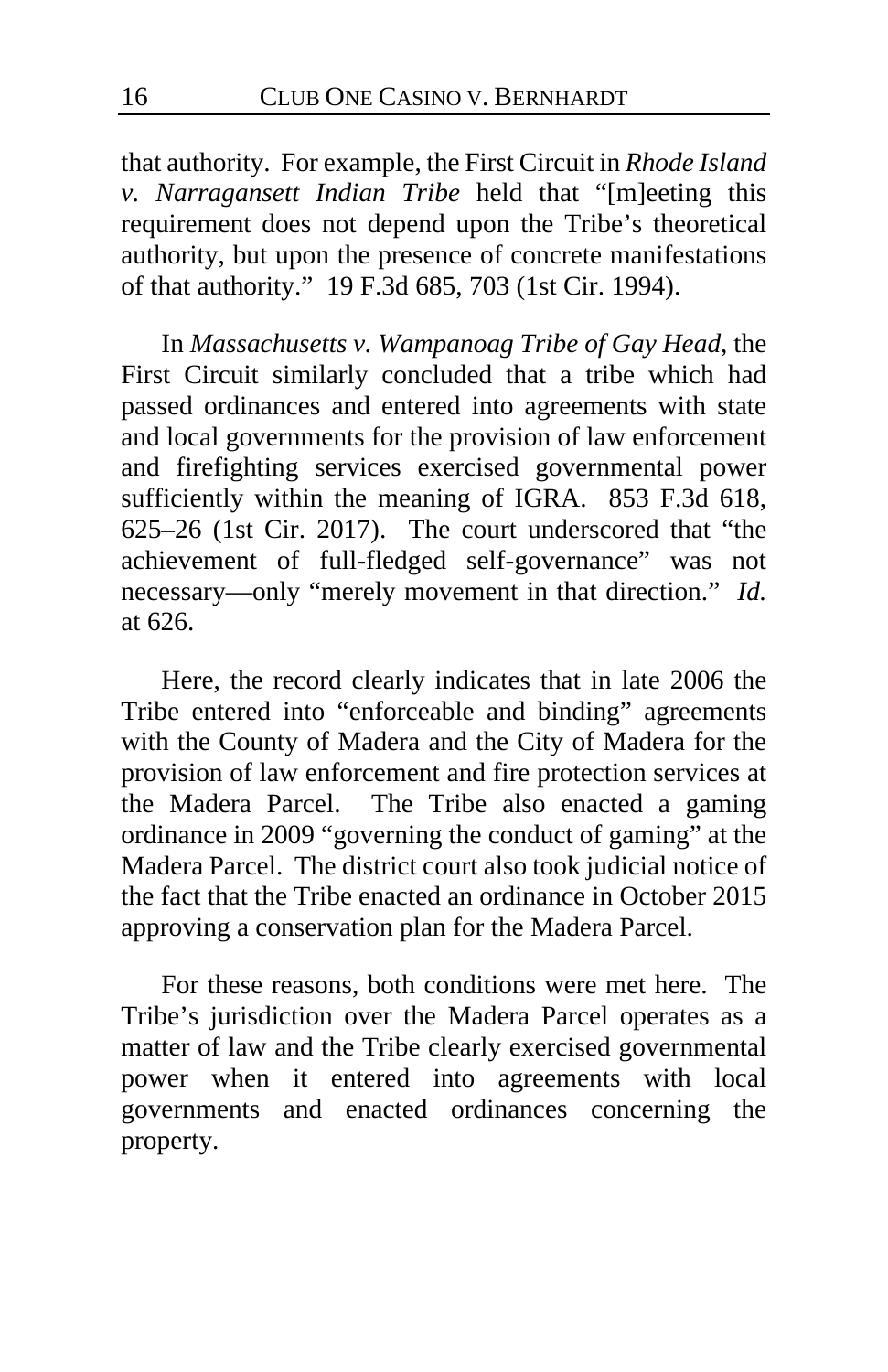#### **3**

Plaintiffs' final claim in support of their argument that the Secretarial Procedures were issued in violation of IGRA—that the Tribe's acquisition of any jurisdiction over the Madera Parcel requires the State's consent or cession is also unavailing. Plaintiffs point to the Constitution's Enclave Clause and a federal statute, 40 U.S.C. § 3112, as the sources of those requirements.**[6](#page-16-0)**

The Enclave Clause does not apply here. The Secretary's acquisition of land in trust for the benefit of a tribe does not result in the creation of a federal enclave or violate the Enclave Clause. *See, e.g.*, *Upstate Citizens for Equality*, 841 F.3d at 571 ("When land is taken into trust by the federal government for Indian tribes, the federal government does not obtain such categorically exclusive jurisdiction over the entrusted lands."); *City of Roseville v. Norton*, 219 F. Supp. 2d 130, 151 (D.D.C. 2002) ("[I]t is clear that land taken into trust for Indians does not create an exclusive federal enclave. Consequently, the Enclaves [sic] Clause is not implicated[.]"). "State jurisdiction is . . . only

<span id="page-16-0"></span>**<sup>6</sup>** In general, Congress may acquire jurisdiction *from* a state through two methods: consent and cession. The first method, consent, arises from the Constitution's Enclave Clause. Case law construing the clause instructs that state consent is needed only when the federal government takes "exclusive" jurisdiction over land within a state. *See, e.g.*, *Paul v. United States*, 371 U.S. 245, 263 (1963). "Exclusive" jurisdiction for Enclave Clause purposes is equivalent to the sweeping power that Congress exerts over the District of Columbia, the first subject of the clause. *Id.* The second method, cession, relates to 40 U.S.C. § 3112. Under this federal statute, the federal government can acquire jurisdiction from a state by filing a notice accepting the state's jurisdiction with the state's governor or in such manner as may be prescribed by the laws of the state where the lands are situated. 40 U.S.C. § 3112(b).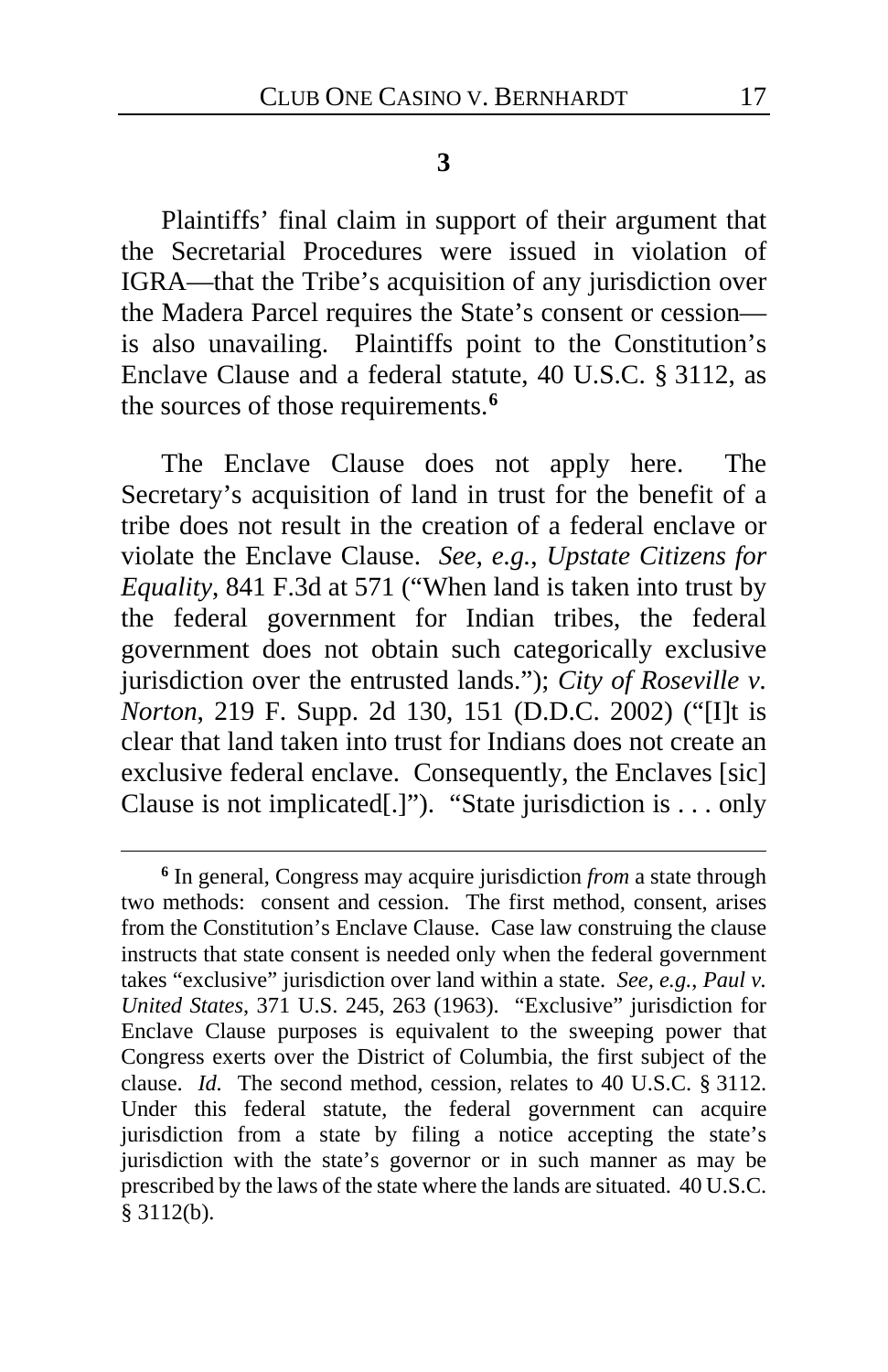reduced, and not eliminated, when the federal government takes land into trust for a tribe. Because federal and Indian authority do not wholly displace state authority over land taken into trust pursuant to  $\S 5$  of the IRA, the Enclave Clause poses no barrier to the entrustment that occurred here." *Upstate Citizens for Equality*, 841 F.3d at 572.

Section 3112 also does not apply. By its own terms, the statute sets forth requirements for the federal government's *acceptance* of jurisdiction over land. *See, e.g.*, 40 U.S.C. § 3112(b) ("[The federal government] shall indicate acceptance of jurisdiction . . . by filing a notice of acceptance with the Governor of the State[.]") Here, the federal government is not accepting jurisdiction "from the State." In other words, the jurisdiction at issue here—which was created by operation of law, as noted above—was not granted by the State to the federal government, or taken by the federal government from the State. *See, e.g.*, *Kleppe v. New Mexico*, 426 U.S. 529, 541–43 (1976) (noting the distinction between Congress' constitutional powers and its derivative legislative powers acquired from a state, and noting that where Congress acts pursuant to a non-derivative<br>constitutional power. federal legislation preempts power, federal legislation preempts conflicting state law). The federal government's power under IRA to acquire the Madera Parcel in trust for the benefit of the Tribe is derived from Congress' broad general power, pursuant to the Indian Commerce Clause, to legislate with respect to Indian tribes—power which has been consistently described as "plenary and exclusive" power over Indian affairs. *United States v. Lara*, 541 U.S. 193, 200 (2004); *see also Cotton Petroleum Corp. v. New Mexico*, 490 U.S. 163, 192 (1989) ("[T]he central function of the Indian Commerce Clause is to provide Congress with plenary power to legislate in the field of Indian affairs[.]"). Therefore, when Congress so acts, the federal legislation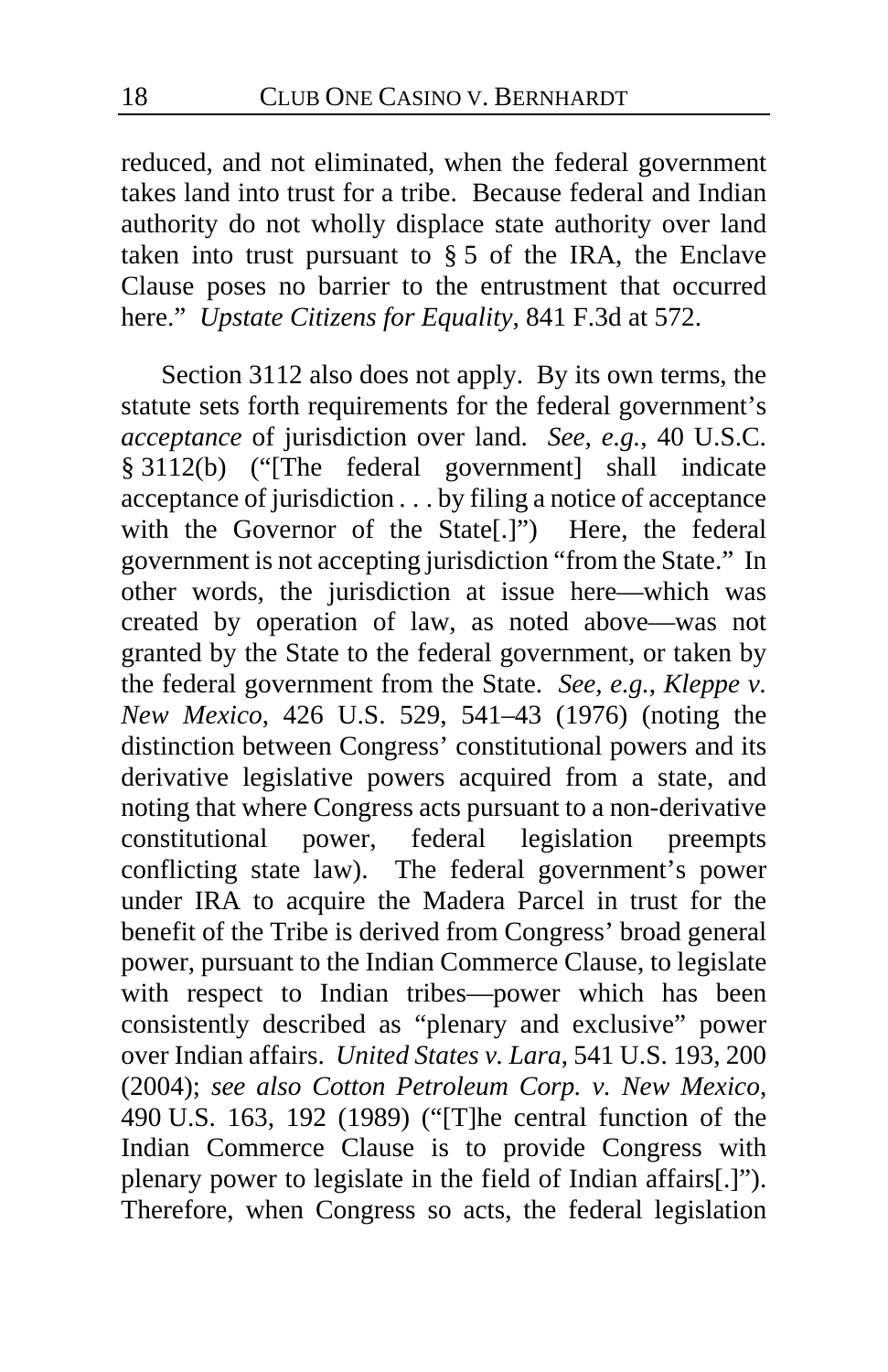necessarily overrides conflicting state laws under the Supremacy Clause. *See Kleppe*, 426 U.S. at 543.

Thus, Plaintiffs' claim that the Tribe's acquisition of any jurisdiction over the Madera Parcel requires the State's consent or cession fails.

#### **B**

Plaintiffs also contend that to the extent IRA creates tribal jurisdiction upon the Secretary's acquisition of land in trust for the benefit of the Tribe, it violates the Tenth Amendment.<sup>[7](#page-18-0)</sup> Plaintiffs assert that "tak[ing] sovereignty from a State without that State's consent or permission" violates the Tenth Amendment, as "[t]erritorial jurisdiction is a fundamental component of State sovereignty."

The authority to regulate Indian affairs is among the enumerated powers of the federal government. U.S. Const. art. I, § 8, cl. 3; *Cotton Petroleum Corp.*, 490 U.S. at 192; *Morton v. Mancari*, 417 U.S. 535, 551 (1974) (noting that Congress has plenary power "to deal with the special problems of Indians," including the power to legislate on their behalf). "With the adoption of the Constitution, Indian relations became the exclusive province of federal law." *Cty. of Oneida v. Oneida Indian Nation of New York*, 470 U.S. 226, 234 (1985); *see also United States v. Forty-Three Gallons of Whiskey*, 93 U.S. 188, 194 (1876) ("Congress now has the exclusive and absolute power to regulate commerce with the Indian tribes[.]").

<span id="page-18-0"></span>**<sup>7</sup>** Plaintiffs have standing to bring this claim pursuant to *Bond v. United States*, 564 U.S. 211, 220–21 (2011).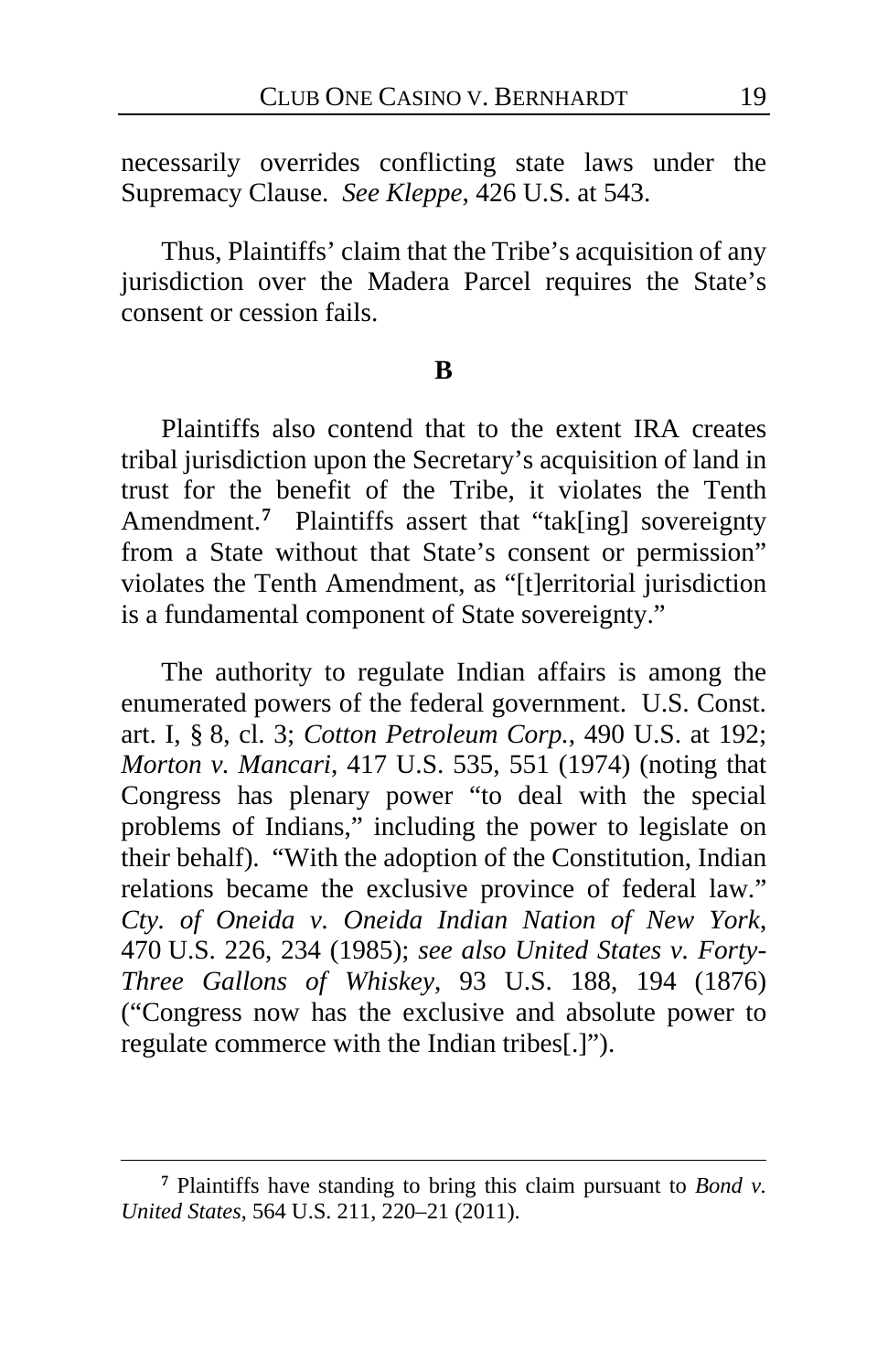The Tenth Amendment to the Constitution reserves to the states those powers not expressly delegated to the federal government. The powers delegated to the federal government and those reserved to the states by the Tenth Amendment are mutually exclusive. "If a power is delegated to Congress in the Constitution, the Tenth Amendment expressly disclaims any reservation of that power to the States[.]" *New York v. United States*, 505 U.S. 144, 156 (1992).

Because Congress has plenary authority to regulate Indian affairs, contrary to Plaintiffs' argument, IRA does not offend the Tenth Amendment. *See, e.g.*, *Carcieri v. Kempthorne*, 497 F.3d 15, 39–40 (1st Cir. 2007) (en banc) (emphasizing that powers expressly delegated to Congress do not implicate the Tenth Amendment), *rev'd on other grounds sub nom. Carcieri v. Salazar*, 555 U.S. 379 (2009); *see also Gila River Indian Cmty. v. United States*, 729 F.3d 1139, 1154 (9th Cir. 2013), *as amended* (July 9, 2013) (holding that a federal statute "was well within congressional power under the Indian Commerce Clause and is not trumped by the Tenth Amendment").

# **C**

Plaintiffs also raise two arguments for the first time on appeal. First, Plaintiffs claim the Secretarial Determination that gaming would be in the best interest of the Tribe and would not be detrimental to the surrounding community did not reflect sufficiently robust consultation with "appropriate State and local officials" pursuant to section  $2719(b)(1)(A)$ of IGRA because some local authorities opposed the Tribe's request for gaming on off-reservation lands. Second, Plaintiffs claim that the Governor's 2012 concurrence in the Secretarial Determination was unauthorized as a matter of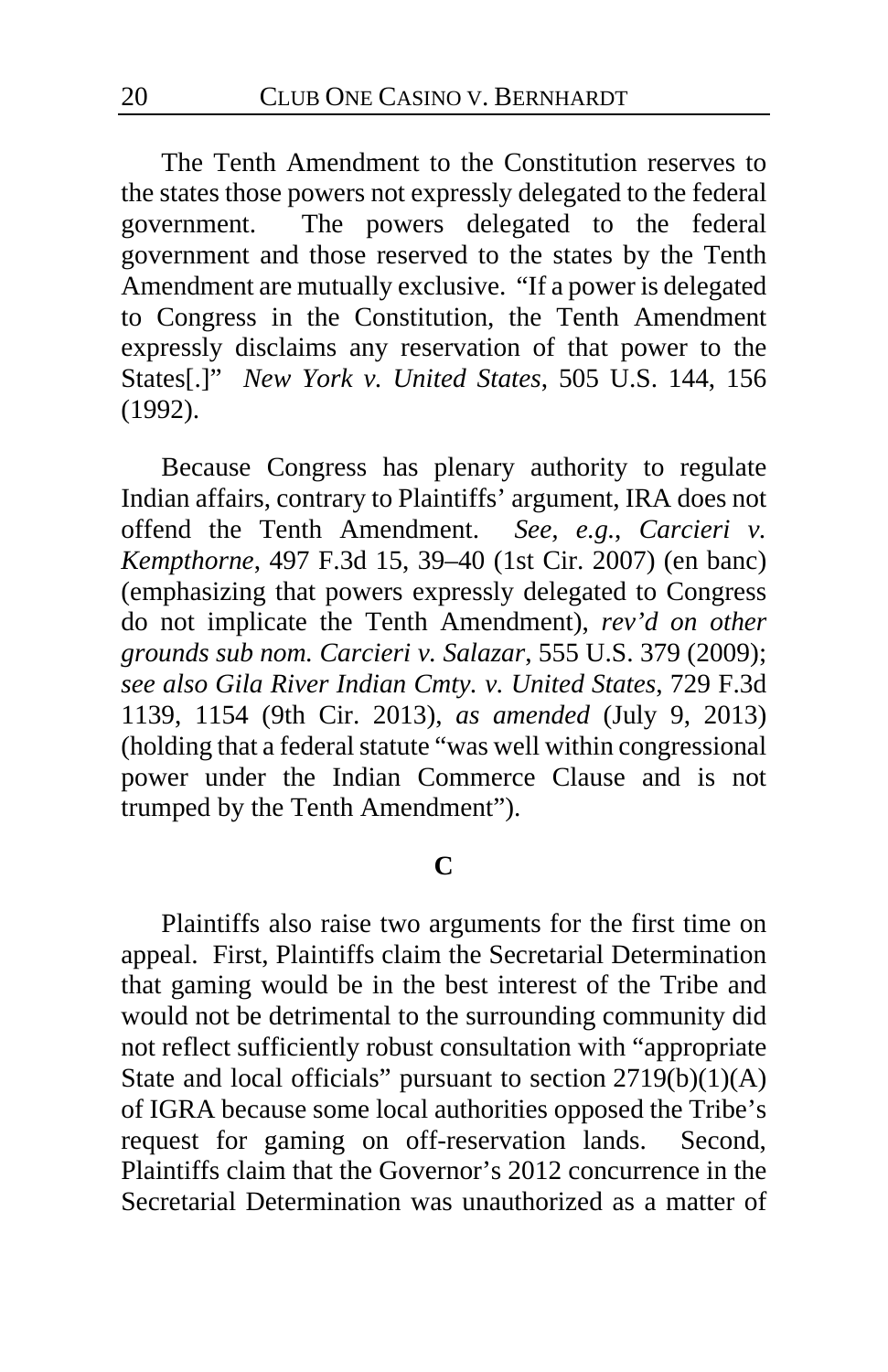state law**[8](#page-20-0)** and, alternatively, was revoked before the issuance of the Secretarial Procedures. Neither of these arguments were presented to the district court.

"Absent exceptional circumstances, we generally will not consider arguments raised for the first time on appeal, although we have discretion to do so." *El Paso City v. Am. W. Airlines, Inc. (In re Am. W. Airlines, Inc.)*, 217 F.3d 1161, 1165 (9th Cir. 2000). Plaintiffs have failed to address any of the exceptions to the general rule that an argument raised for the first time on appeal is waived. *See United States v. Carlson*, 900 F.2d 1346, 1349 (9th Cir. 1990) (discussing the limited circumstances where the Court may consider an issue raised for the first time on appeal, which include when there are "exceptional circumstances" why the issue was not raised in the trial court, when the new issue arose while the appeal was pending because of a change in the law, and when the issue presented is purely one of law and the opposing party will not suffer prejudice as a result of the failure to raise the issue in the trial court).

Accordingly, Plaintiffs have waived these arguments.

<span id="page-20-0"></span>**<sup>8</sup>** The California Supreme Court has granted review of two related cases involving the following legal question: "May the Governor concur in a decision by the Secretary of the Interior to take off-reservation land in trust for purposes of tribal gaming without legislative authorization or ratification, or does such an action violate the separation of powers provisions of the state Constitution?" *United Auburn Indian Cmty. of the Auburn Rancheria v. Brown*, No. S238544 (review granted Jan. 25, 2017); *Stand Up for California! v. State*, No. S239630 (review granted Mar. 22, 2017) (briefing deferred pending decision in *United Auburn*).